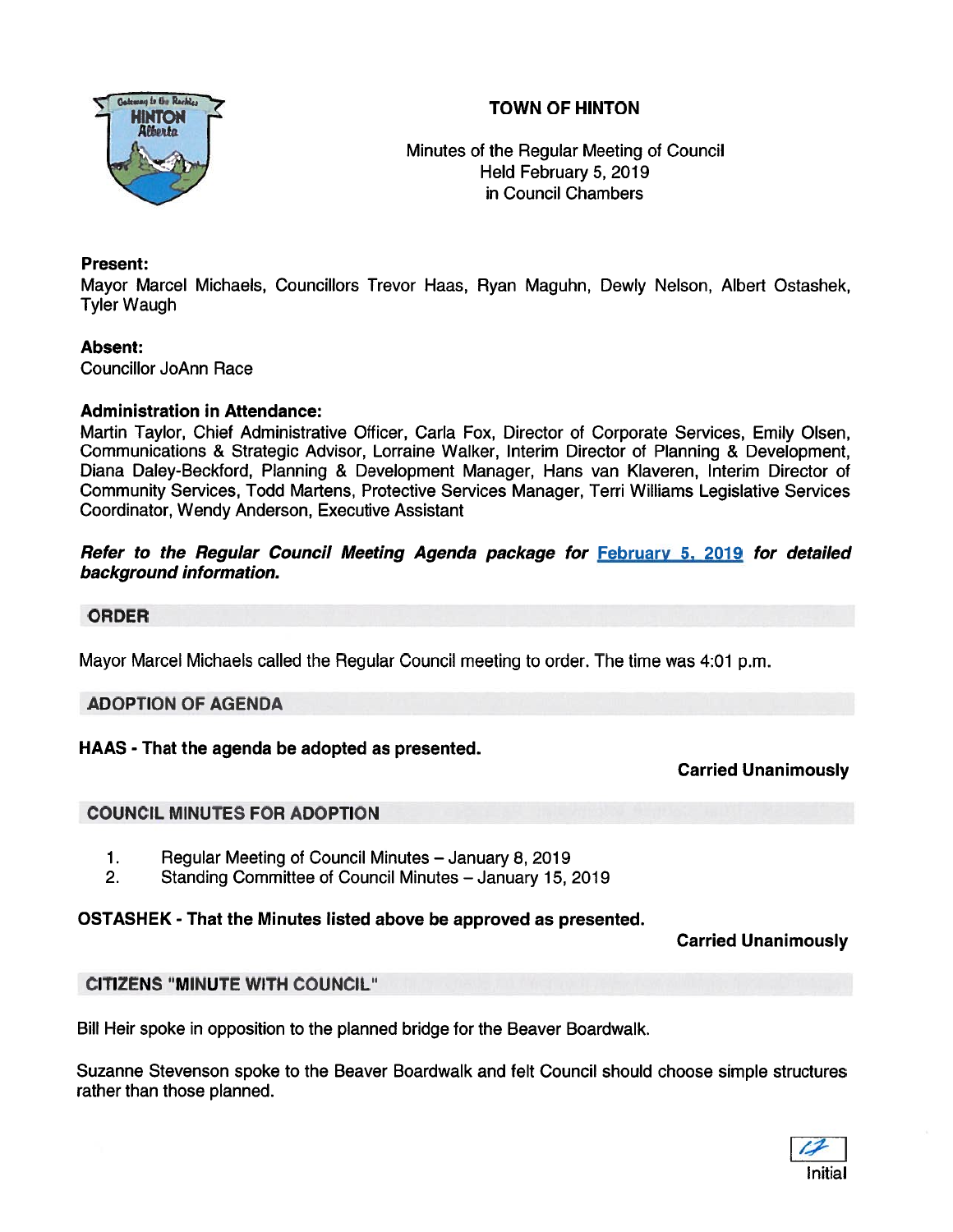Town of Hinton Regular Meeting of Council Minutes—February 5, 2019 Page 2

> Bernie Kreiner reminded Council of the vision this space initially had in being a natural interpretive area for citizens and visitors alike.

# DELEGATIONS AND PRESENTATIONS

Beth MacCallum, president of the Whiskey Jacks Club, provided Council with <sup>a</sup> presentation regarding the preservation of the Beaver Boardwalk, the proposed bridge and the Maxwell Lake area plan. Ms. MacCallum's presentation is included in the February 5, 2019 Regular Council agenda package.

# ACTION ITEMS

1. Economic Development Strategy and Action Plan

NELSON - That Council approve the Economic Development Strategy and Action Plan.

Carried Unanimously

2. Potential Opportunity for Federal Minister Meetings

MAGUHN - That Council endorses and supports Councillor Nelson to speak on behalf of Town Council with various Federal Ministers during his visit to Ottawa at the end of February. Carried Unanimously

3. Parkland County Reguest for <sup>a</sup> Letter of Support for Smart Cities Challenge

WAUGH -That Council direct administration to write <sup>a</sup> letter of suppor<sup>t</sup> for the Parkland, Brazeau, Lac Ste. Anne and Yellowhead counties Smart Cities Challenge submission.

Carried Unanimously

## INFORMATION ITEMS

1. Council Information Packages #1, #2, #3 and #4 for February 5, 2019

OSTASHEK - That Council Information Packages #1, #2, #3 and #4 for February 5, 2019 be accepted for information.

Carried Unanimously

# REPORTS FROM MAYOR, COUNCIL, CHIEF ADMINISTRATIVE OFFICER

1. Council Updates (Training, Conferences, Committees, Community Events)

Councillors reported on the various committees, meetings, and activities they attended since the last Regular Council meeting and what they plan on attending in the coming weeks.

2. Chief Administrative Officer Report

Martin Taylor, Chief Administrative Officer, provided an update on administrative matters.